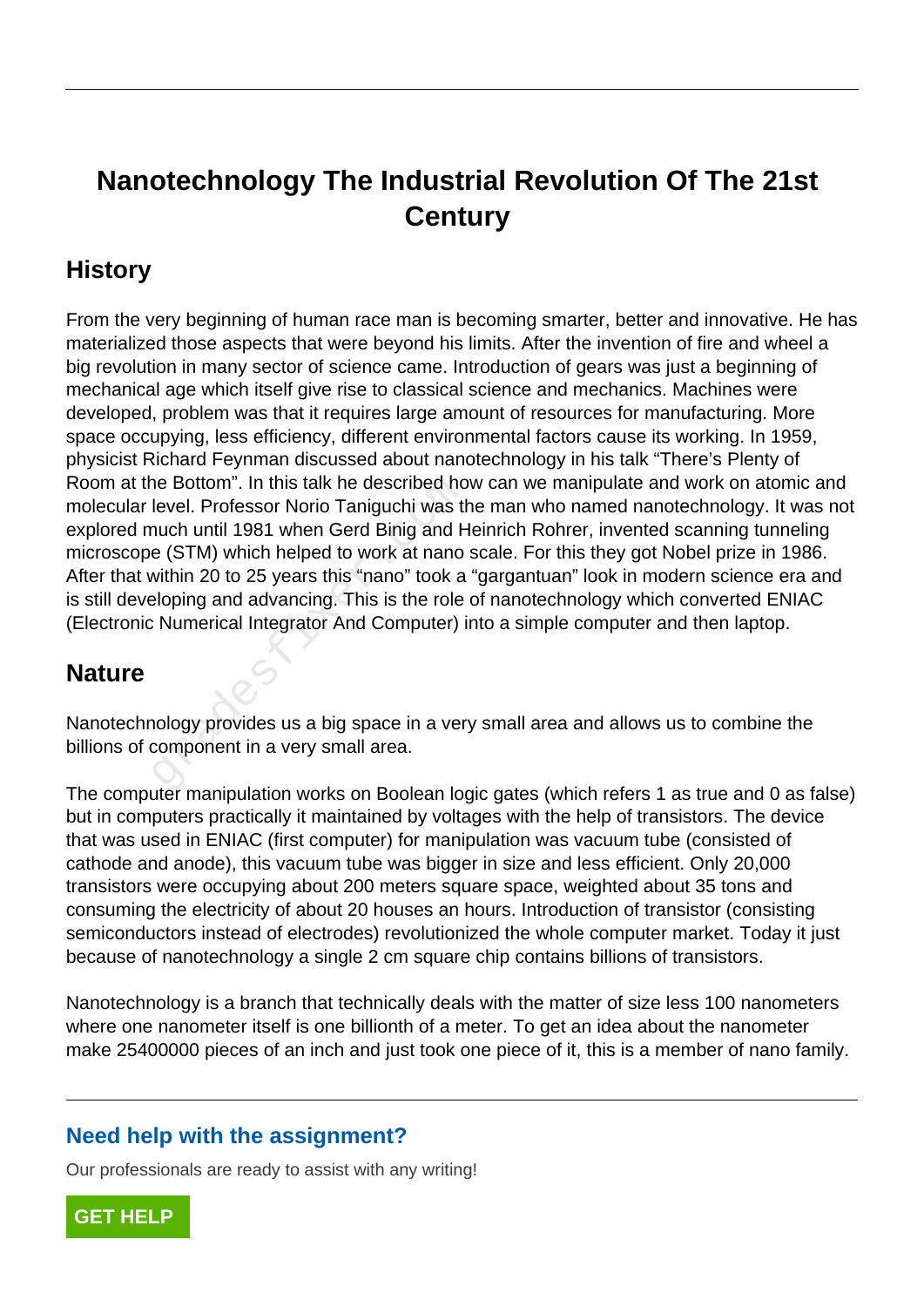A newspapers thickness is about 100000 nanometers.

Nanotechnology in simple words is the manipulation of matter at atomic and molecular scale. At nano level some surprising properties of atoms and molecules can be observed like heat, electricity, optical and many more.

Now working on such nano scale is a big job because manipulation, driving, energy storing are some factors that resist the big and quick change in nano world. AFM (Atomic Force Microscopy) helps to understand the shape by proper topographic imaging. AFM is the modified version of STM.

## **How to Get Into Nano World**

AFM (Atomic Force Microscopy) helps to gather information of any nanoparticle also it gives a proper overview about shape, size and properties.

#### **Main Components of AFM**

- Cantilever: It is made of Si3N4 OR Si. It is the most important component of AFM which reads the surface. It is used for scanning surface. Resolution of image depends sharpness of tip, sharper the tip sharper valleys will be detectable. mponents of AFM<br>
Intilever: It is made of Si3N4 OR Si. It is<br>
Intilever: It is made of Si3N4 OR Si. It is<br>
Interpress of tip, sharper the tip sharper v<br>
Interpressors: These sensors calculate t<br>
Imple.<br>
Interpressor: it mo
- Force Sensors: These sensors calculate the force between Cantilever Tip and the Sample.
- Light Lever Sensor: it monitors cantilever deflection. Laser beam shows deflection whenever cantilever shows motion.
- Feedback Control: it creates a fixed relationship between probe and surface and ensures to not get away from path. And gives a feedback to the system.

It creates a geographic model of the particle by simply "touching, feeling and tapping". By touching means a tip just touches surface and dragged over the surface gently and smoothly, corresponding a three dimensional topographic image is formed, while the case of feeling means a constant distance is maintained between the tip and the surface of the nano particle. But tapping method is a combination of both. Motion of cantilever is proportional to the output from photo detector.

## **Contact Mode**

In this mode the cantilever moves over the surface and keeps a contact throughout the observation. It is just like movement of bristle of paint brush over a rough surface from different

### **Need help with the assignment?**

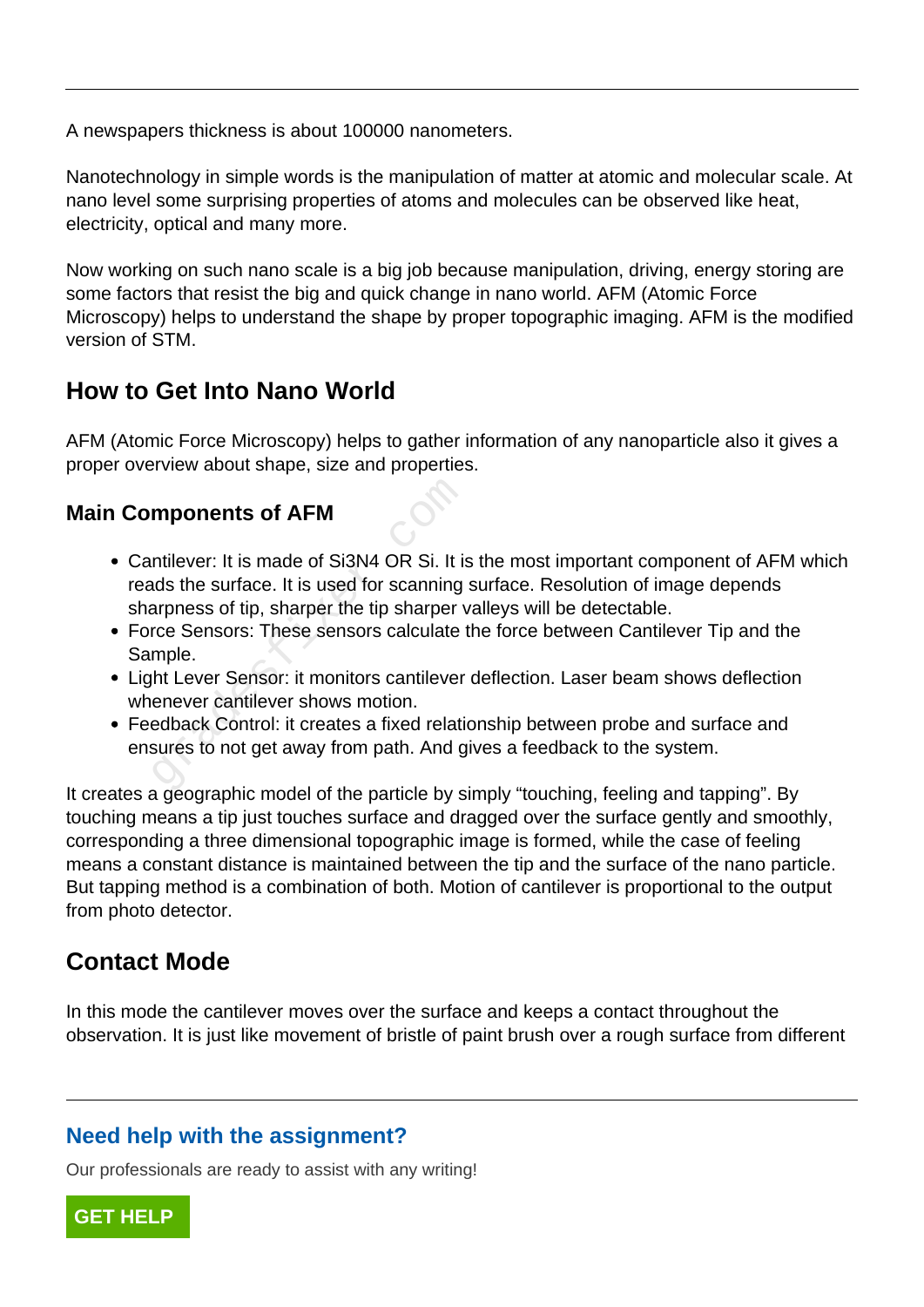directions and gently tracing its path at each instant. The locus of bristle taken as a feedback gives rise to a topographic image which tells about its shape and size. A laser beam is projected over cantilever and then movement of laser beam reflected from cantilever is recorded over a photodiode, this creates same pattern of peak and valleys that tip analyses.

#### **Advantages**

- Due to motion of tip in a particular direction its scanning speed is very high.
- Helps to find the strength of sample pieces sometimes the viruses as well.
- Resolution at atomic level is possible.
- Disadvantages
- Tip sliding over surface, damages the sample due to which resolution of sample gets affected.
- The lateral forces like friction and adhesive causes some unwanted movements due to which the sample gets affected.
- The capillary forces also affect the tip and the sample.

### **Non Contact Mode**

In this mode the tip moves just above the sample surface maintaining a constant distance from it. As the tip approaches the range of attractive forces of sample surface the tip bend toward the sample and it is brought closest range when repulsive forces comes to play which pushes it back from the sample surface. Now the cantilever is maintained in such a way that it counters both the situation and maintains a constant distance between the sample and the surface. e capillary forces also affect the tip and<br> **ntact Mode**<br>
de the tip moves just above the sample<br>
p approaches the range of attractive for<br>
d it is brought closest range when repu<br>
the sample surface. Now the cantileve<br>
tu

Then a laser beam is again projected and recaptured by the sensors, and forms a topographic 3D model.

#### **Advantages**

- There is no direct contact between surface and cantilever tip hence no damage occurs.
- No effects of lateral forces.
- Lateral resolution minimizes.
- To avoid contact slow scanning.

## **Tapping Mode**

In this mode cantilever oscillate at its resonating frequency. An electronic feedback loop maintains amplitude of oscillation. This avoids the damaging of sample. Force oscillation and

#### **Need help with the assignment?**

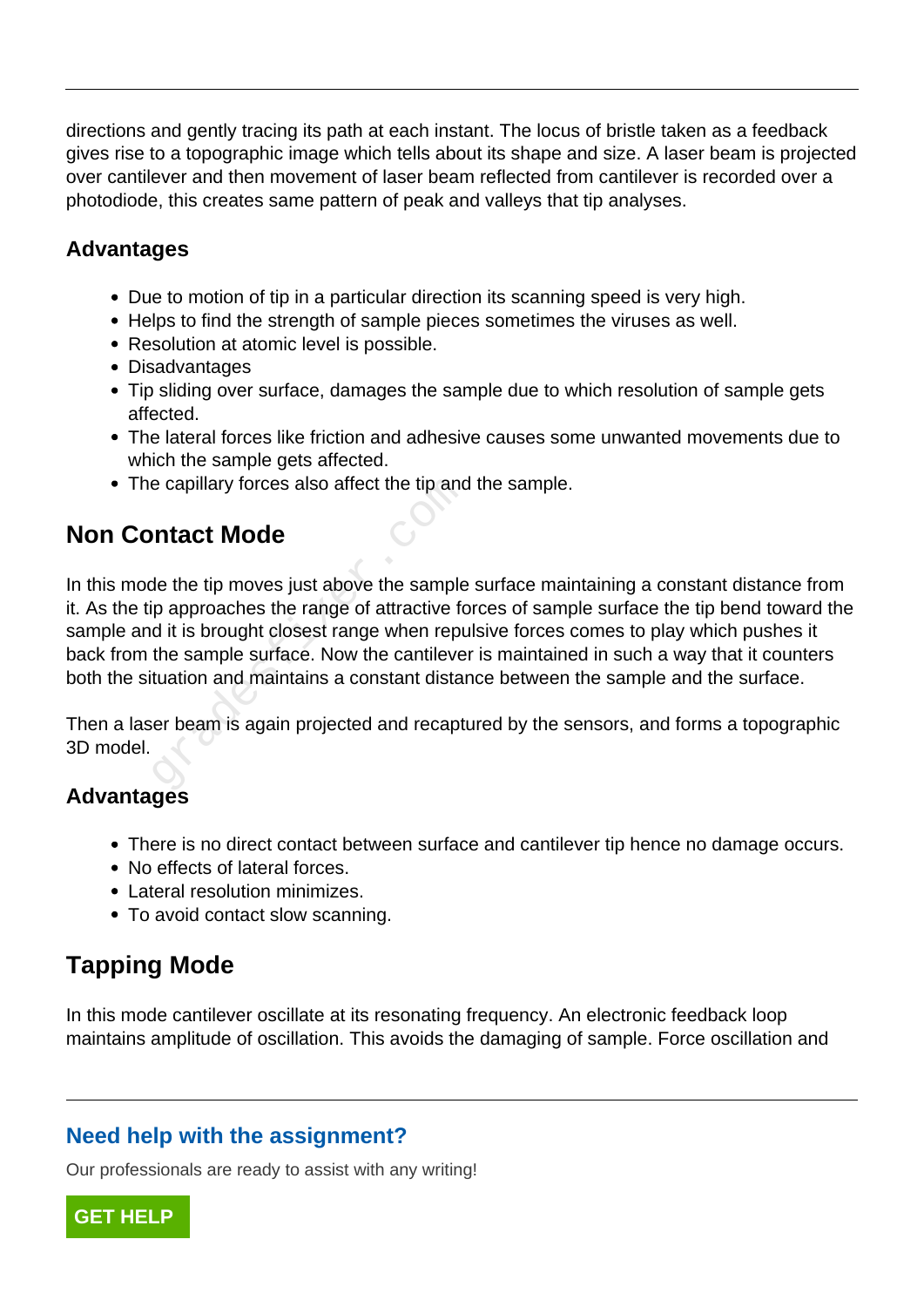amplitude which helps in detecting different kind of forces. It is actually combination of other two.

#### **Advantages**

- Due to oscillation, time period of forces and its effect reduces.
- Resolution of sample increases.
- Damage of sample reduces and slow scanning speed.
- Manufacturing
- Manufacturing at nanoscale is challenging job. It is very important because it decides strength, structure and properties of material. There are two methods

## **Molecular Beam Epitaxy**

Mostly use method for manufacturing high quality transistors and semiconductors. This method provides control over atomic composition. Low energy and ultra-high vacuum deposition technique is used in this method. In this method substrate is placed in main chamber after removing impurities and then it is heated. And then plasma oxygen bombard over it and reflection high energy electron diffraction for substrate's surface real time analysis. Then film of different material can be grown.

# **Atomic Layer Epitaxy**

Microelectronic devices, solar cell, capacitors and ultrathin corrosion resistant devices are made by ALE. This method controls the thickness and makes uniform layer of different material. ALT chamber consists of heater for desired despising temperature. Film growth can be monitored by quartz crystal. Precursor (reacting species) enters by carrier gas. And a vacuum pump for low pressure. Precursor gets deposited on the surface of substrate. And an ultra-thin layer is formed. ontrol over atomic composition. Low er<br>is used in this method. In this method s<br>mpurities and then it is heated. And the<br>nigh energy electron diffraction for subs<br>aterial can be grown.<br>**Layer Epitaxy**<br>ronic devices, solar

In this method tip deposits nano material over substrate with a pin dipped in required chemical material. Its working is just like fountain pen. This method is used for making conducting polymers, silicon nanostructure and nano particle lines.

As the name suggests the printing or stamping over substrate is done by this method. This method reduces time and cost of manufacturing as it is used when we require similar material.

In this method small nano particles form some stable structure by means of spontaneous or natural mechanism. Required raw atoms and molecules are combined with specially arranged

### **Need help with the assignment?**

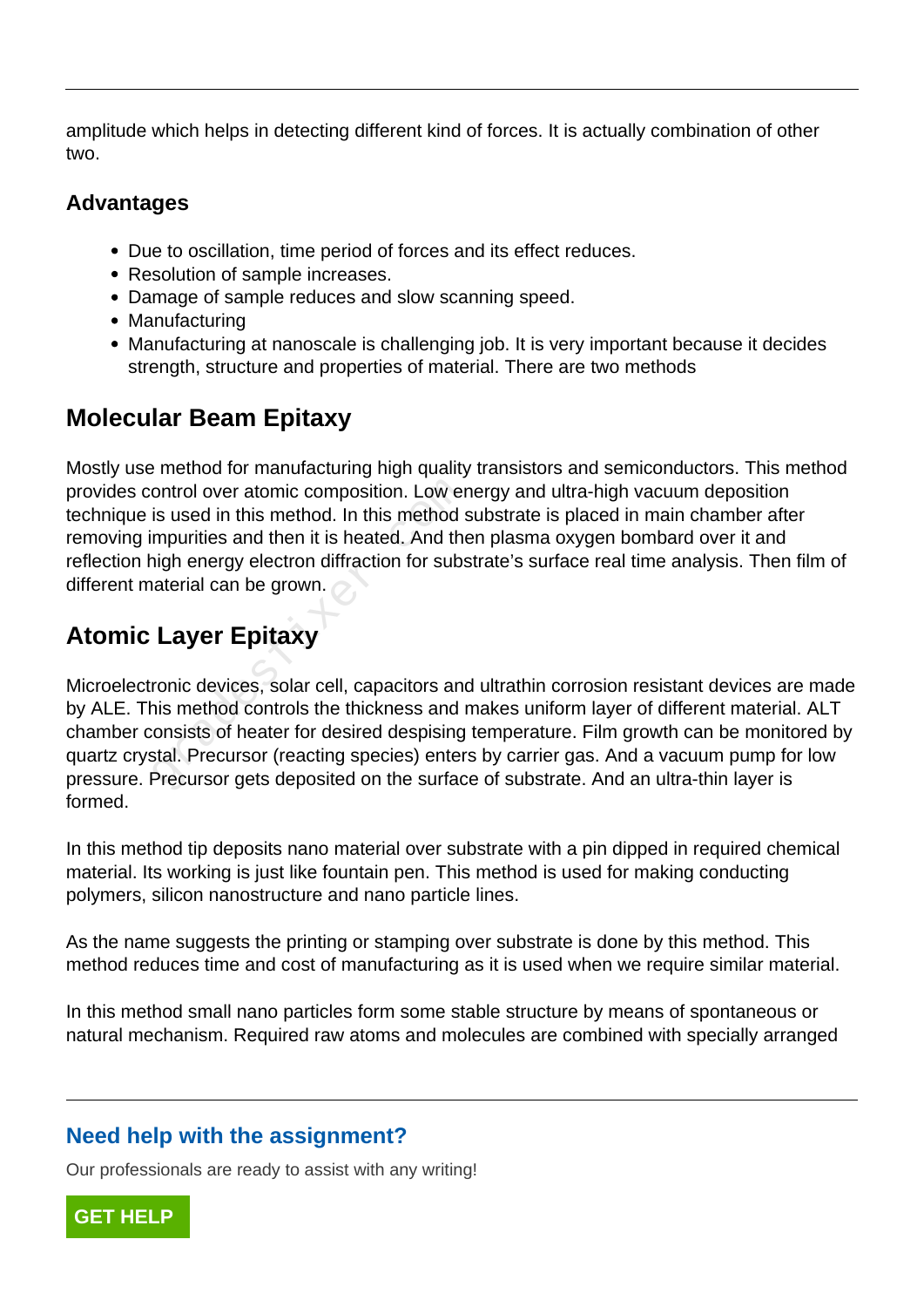and oriented molecules or atoms by chemical process.

After reaching nanoscale and its manufacturing, delivering instructions and work accordingly maintains its difficulty at this scale. Different designs operated differently. For example,

Scientists had designed a nanobot for eye surgeries which can fit into a syringe needle. This nanobot can travel through any eye part. But it is difficult to add energy or propellers so basically driven by externally generated electromagnets (octomag). These eight electromagnets can move nanobot in any direction. This nanobot contains some medicine within which it can inject at any part of eye. Similar kind of nanobot has been designed for treatment of diseases occurs in any sensitive part of the body for example blood vessels. This is on working stage and tested on pig's eye.

Latest research shows that we use resources with same rate as today then population will be colonize in two planets by 2050. Use of resources at nanoscale will not secure them for future.

### **Nanotubes**

Carbon nanotube are made by grapheme, it is one atom thick sheet derived from graphite. Which can conduct electricity faster than any other material at room temperature. When grapheme is wrapped in cylindrical form it form tubes like structure which are tougher than steel, lighter than aluminum and more conductive than copper. **bes**<br>
notube are made by grapheme, it is or<br>
conduct electricity faster than any other<br>
is wrapped in cylindrical form it form tu<br>
aluminum and more conductive than<br> **ver Dry**<br>
ly hydrophobic coating that repels wate<br>
evi

## **Ultra Ever Dry**

It is a highly hydrophobic coating that repels water and refined oil using nanotechnology. Different devices. In this omniphobic technique is used for which creates some chemical phenomena and geometry which repels water and some oils.

## **Conclusion**

Revolution at nanoscale is unstoppable, and we are going to face it in current century. Medical, defense, energy, chemistry, physics, space it is going to control almost all sectors. This nano science is very important for us as it can help us to fix resource and energy crisis. In the field of medical science it will cure many incurable diseases like cancer. It is going to replace many hard material and current conducting materials. Nanoparticle are very helpful for understanding optical behavior of the atoms and molecules hence we can think of a future technology which could make concept of invisibility possible. What I think as in modern science the physics of the tiny particles is completely different, seems pretty magical and highly advance from the science

#### **Need help with the assignment?**